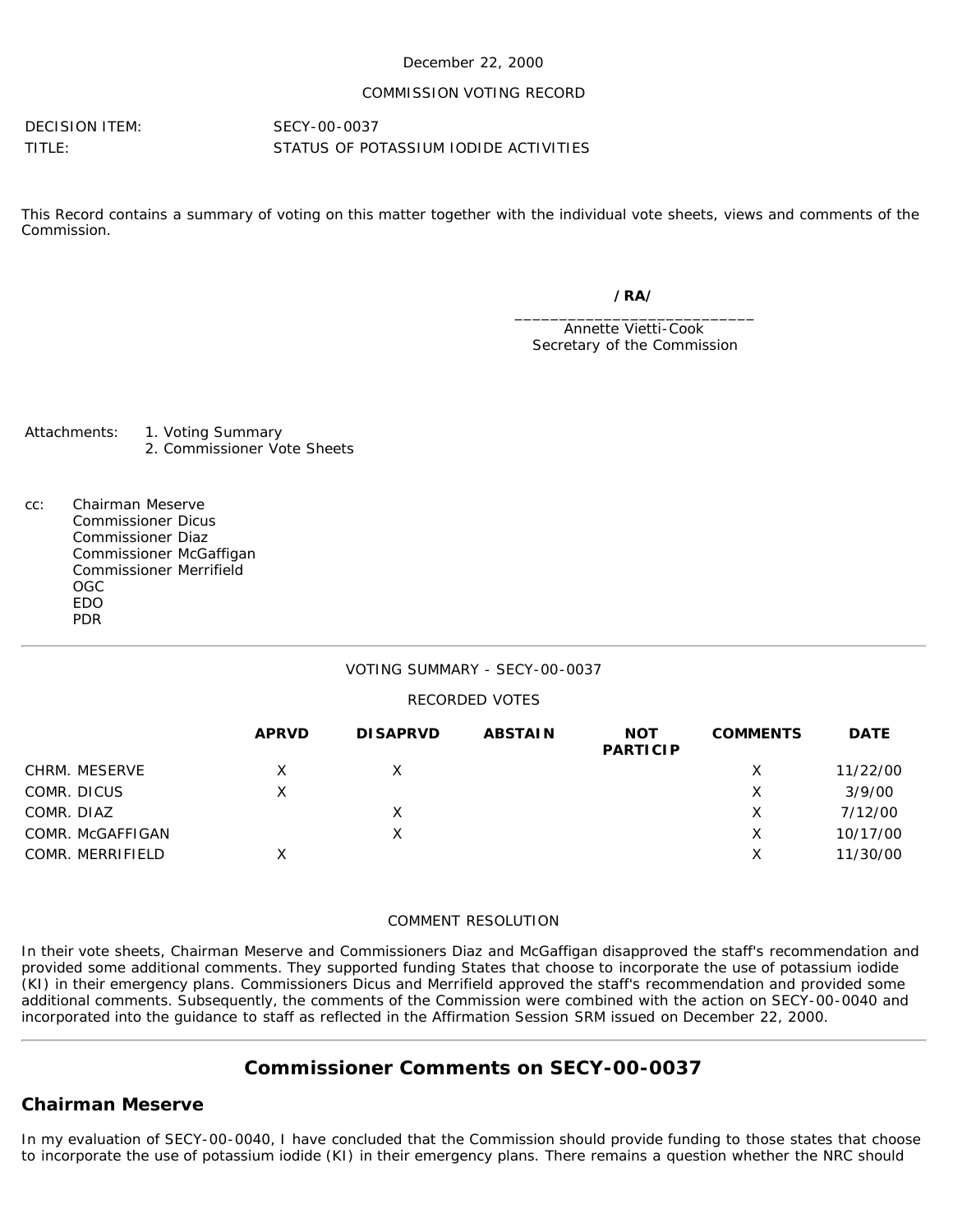also support the establishment of regional stockpiles by including KI in the formulary that is part of the National Pharmaceutical Stockpile (NPS), as recommended by the staff in SECY-00-0037. For the reasons discussed in my vote on SECY-00-0040, it seems doubtful that a regional stockpile would serve much purpose as part of emergency response at nuclear plants, even for states that choose not to establish their own KI stockpiles. Although I would certainly not discourage the Center for Disease Control and Prevention from including KI in the NPS if it should deem it appropriate, there is no justification in my view in NRC funding of this activity. As a condition for funding of state stockpiles, the NRC might require that the states make KI available to the federal government if there were an emergency requiring access to such supplies.

## **Commissioner Dicus**

I approve the staff's plans to make a formal proposal to the Centers for Disease Control and Prevention ([CDC](http://www.cdc.gov/) **EXIT**) to stockpile KI and to make it available through the National Pharmaceutical Stockpile (NPS) currently being established. The staff is to be commended their continuation of discussions with the Federal Emergency Management Agency, the Department of Health and Human Services, CDC, and the Public Health Service in finding what appears to be a good solution to a very difficult issue that the Commission has been struggling with over the past years. Due to the evolution of the development of lifesaving supplies and equipment needed in today's world, one can easily see that the infrastructure of the NPS could be extremely more efficient than creating and maintaining an independent infrastructure for the stockpiling and distribution of KI.

I look forward to the staff's progress with the CDC on this issue, and to future reports of its full implementation into the NPS management system.

## **Commissioner Diaz**

In this paper, the staff recommends that the Commission **"**[a]pprove the staff proposal to pursue the inclusion of KI in the National Pharmaceutical Stockpile (NPS) and direct the staff to prepare a formal request to CDC for its inclusion.**"** I further understand that, in briefings to our technical assistants, the staff indicated that the Federal Emergency Management Agency (FEMA) would not object to this proposal. However, the June 22, 2000 letter from James Lee Witt, Director of FEMA, contradicts this position. The letter states, in part, that **"**...upon careful examination by FEMA staff, it was concluded that combining KI supplies with the Pharmaceutical Stockpiles would pose significant logistical concerns including, securing, storing and timely distribution of KI. Consequently, we continue to maintain that national or regional stockpiles of KI will present logistical problems in the REP program.**"** Director Witt's position could not be clearer; there is no support for regional stockpiling of KI. Therefore, I disapprove the recommendation, and restate my commitment to early resolution of KI issues.

## **Commissioner McGaffigan**

I do not support the staff proposal to pursue the inclusion of KI in the National Pharmaceutical Stockpile (NPS). As I wrote in my vote on SECY-00-0040, it is hard to imagine the logistics working out such that non-local KI stockpiles, such as the NPS, would be relevant in an actual emergency at a nuclear power plant. KI needs to be taken before, or during the first few hours after, exposure to radioactive iodine to be effective in protecting the thyroid. I join Commissioner Diaz and FEMA Director Witt in urging my colleagues to instead use the \$400,000 in our FY 2001 budget to fund KI stockpiles for States who decide to use KI in their emergency plans.

I would also note that by returning to the Commission's 1997 and 1998 policy of funding State KI stockpiles we will ease the resolution of another activity discussed in this paper, namely the finalization of FEMA's draft Federal Register notice on KI policy. This draft notice has essentially been held in abeyance for the past year and a half as a result of the Commission's April 1999 reversal of position on funding State KI stockpiles. After two decades of arguing about KI policy, it would be nice to have a consistent Federal position supported by all the key agencies.

## **Commissioner Merrifield**

I approve the staff's recommendation to pursue with the Center for Disease Control (CDC) the inclusion of potassium iodide (KI) in the National Pharmaceutical Stockpile (NPS). As I understand the staff's recommendation, the NRC would have been responsible for funding the KI included in the medicinal stockpiles. This funding was fully consistent with previous Commission policy and I strongly supported the staff's efforts in this area. However, a majority of the Commission has voted in SECY-00- 040 to support funding for state stockpiles and to no longer support regional stockpiles such as those contemplated here. Consistently, the same majority has voted to disapprove the recommendations here. Although none of the majority votes suggest that the NRC fund both regional and state stockpiles, for the record, I would disapprove such action because I believe it would be an inappropriate use of our limited agency resources. Redirecting NRC resources to fund both state and regional stockpiles could divert important resources from programs critical to public health and safety.

Though I realize I am in the minority, I have approved the staff's recommendation for pursuing the inclusion of KI in the NPS stockpiles for the following reasons. The CDC has a nation-wide responsibility to respond to other disasters that call for immediately accessible medical stockpiles and consequently they are uniquely situated to provide the NRC guidance in this area. I would have preferred that we further discuss the matter with the CDC to determine whether the medicinal stockpiles could have been strategically located to provide the maximum benefit in case of a nuclear emergency. The CDC was originally contemplating delivery of KI in less than 12 hours.

For maximum protection of the thyroid, KI needs to be taken before or shortly after exposure. However, it is still 50 percent effective if it is taken 8 hours after the onset of a 4-hour intake of radioactive iodine. Guidelines for Iodine Prophylaxis